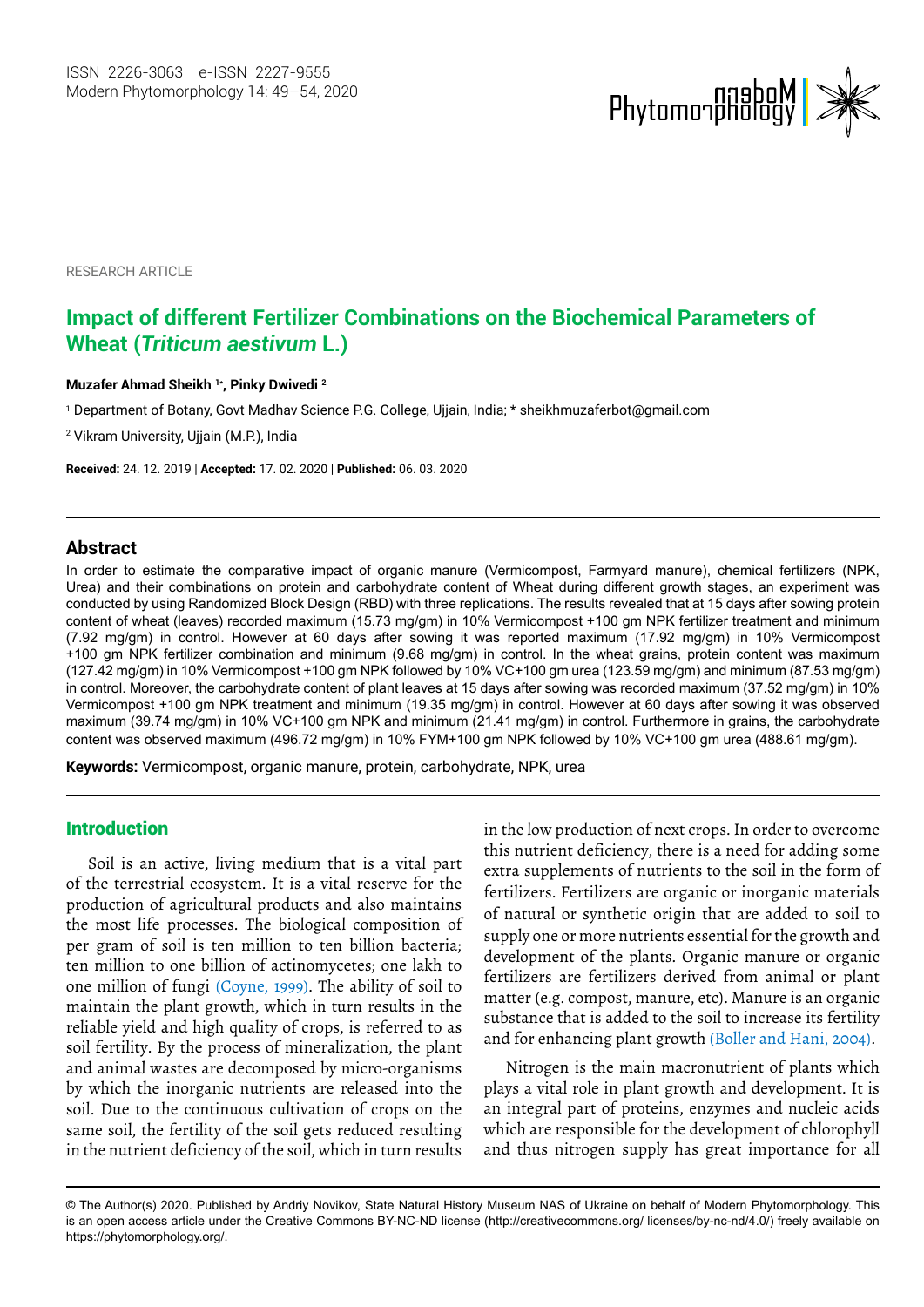the crops. It has been reported that the major supply of nitrogen enhances protein synthesis to such an extent that most of the carbohydrates are used in the formation of proteins. The cultivation of wheat (*Triticum* spp.) is believed to be originated between 15,000 B.C. and 10,000 B.C. It is evolved from wild grass which is tall (2- 4 feet of height), grown in all the three climatic zones (tropical, sub-tropical and temperate zones) between 47°S and 57°N latitude. The range for the cultivation of wheat in India is 10°N to 37°N latitude. For the seed germination, it needs 20°C to 25°C of temperature, while as 16°C to 22°C is the optimum range for the vegetative growth. It is the most important cereal crop of the family Poaceae and is the highest in the production of all the crops in the world. Globally the area under wheat cultivation is more than the other food crops and its trade is maximum among all the crops in the world. The approximate biochemical composition of the crop is carbohydrates (66% to 71.6%) proteins (13% to 16.7%), fats (2.5% to 3.1%) and crude fiber (2.5%-3%) (Khan, 1984). Among all the cereal grains it contains the highest vegetable protein content. Our country stands first in the area and second in terms of production of wheat after China in the world. In terms of both area and production, it is the second most important cereal crop after rice in our country. For the year 2015-16, the production of Wheat in China was 128.85 million metric tons while in India it was only 90 million metric tons. Further, the productivity of Wheat in Egypt for 2015-16 was 6.43 metric tons per hectare, while in India it was only 2749.9 Kg/ha and in Madhya Pradesh, the productivity was 2849.7 kg/ha (Indiastat, 2017).

Wheat (*Triticum aestivum*) being a very important crop of India in general and of Madhya Pradesh in particular, but its productivity is often limited by the low availability of essential nutrients or imbalanced nutrition forming one of the important reasons for low productivity of wheat crop in Madhya Pradesh (India). Hence a balanced nutrient application is a must to harness the productivity of the crops. Black cotton soil is deficient in nitrogen, phosphoric acid, and organic matter but rich in calcium, potash, and magnesium. In India, approximately 20% of the land is occupied by black cotton soil.

So taking the above facts under consideration, the present study was conducted in order to study the comparative effectiveness of organic manure, chemical fertilizer and their combinations on the protein and carbohydrate content of wheat on the black cotton soil

## Materials and Methods

The research work was carried out under field conditions at the "Botanical Garden" of Govt. Madhav Science PG College, Ujjain, M.P., by using "Black cotton soil" which was not previously treated with any type

of fertilizer or pesticide. The field was prepared up to a depth of 20 cm.

## **Treatment details**

The nine treatments each of the size of 1 m² are;

| <b>T1</b> =Control (no fertilizer) <b>T2</b> =20% Farmyard manure |
|-------------------------------------------------------------------|
| (FYM)                                                             |

**T3**=20% Vermicompost (VC) **T4**=200 gm NPK

| <b>T5</b> =10% FYM+100 gm NPK <b>T6</b> =10% VC+100 gm NPK |  |
|------------------------------------------------------------|--|
|------------------------------------------------------------|--|

| $T$ 7=200 gm Urea | T8=10% FYM+100 gm Urea |
|-------------------|------------------------|
|-------------------|------------------------|

**T9**=10% VC+100 gm Urea

Where,

20% of organic manure (VC or FYM)=20% of the 1 m2 soil i.e. 20 cm<sup>2</sup> soil up to the depth of 20 cm.

10% of organic manure (VC or FYM)=10% of the 1  $m<sup>2</sup>$ soil i.e. 10 cm<sup>2</sup> soil up to the depth of 20 cm.

## **Plant material**

The healthy and certified seeds of Lok-1 cultivar were used in the present study which was brought from the KVK (Krishi Vigyan Kendra) Ujjain. About 150 seeds were sown in field trials with three replicates for each treatment in a Randomized Block Design.

### **Experimental details**

Design=Randomized block design

- Replications=3 (three)
- Treatments=9 (nine)

Plot size= $1 \text{ m}^2$ 

## **Physico-chemical parameters of the soil, vermicompost (VC) and farmyard manure (FYM)**

The various Physico-chemical parameters studied in the present study are, pH, Electric Conductivity (EC), Organic carbon (OC), Nitrogen (N), Phosphorus (P), Potassium (K), Zinc (Zn), Copper (Cu), Iron (Fe), Manganese (Mn). The estimation of pH was performed according to the method given by Jackson (1967) by using standard digital pH meter. Electric Conductivity (EC) was evaluated according to the method proposed by Jackson (1967) by using a Conductivity meter. Organic carbon (OC) was performed according to the method given by Walkley and Blacks (1934). Nitrogen (N) content was performed according to the method proposed by Saxena (1989). Phosphorus (P), Potassium (K), Zinc (Zn), Copper (Cu), Iron (Fe) content was performed according to APHA, AWWA, WPCA (1998) Environmental analysis: Water, Soil and Air. Agro Botanical Publishers, India.

#### **Biochemical parameters**

The protein content of plant leaves and seeds of wheat was performed according to the method given by Lowry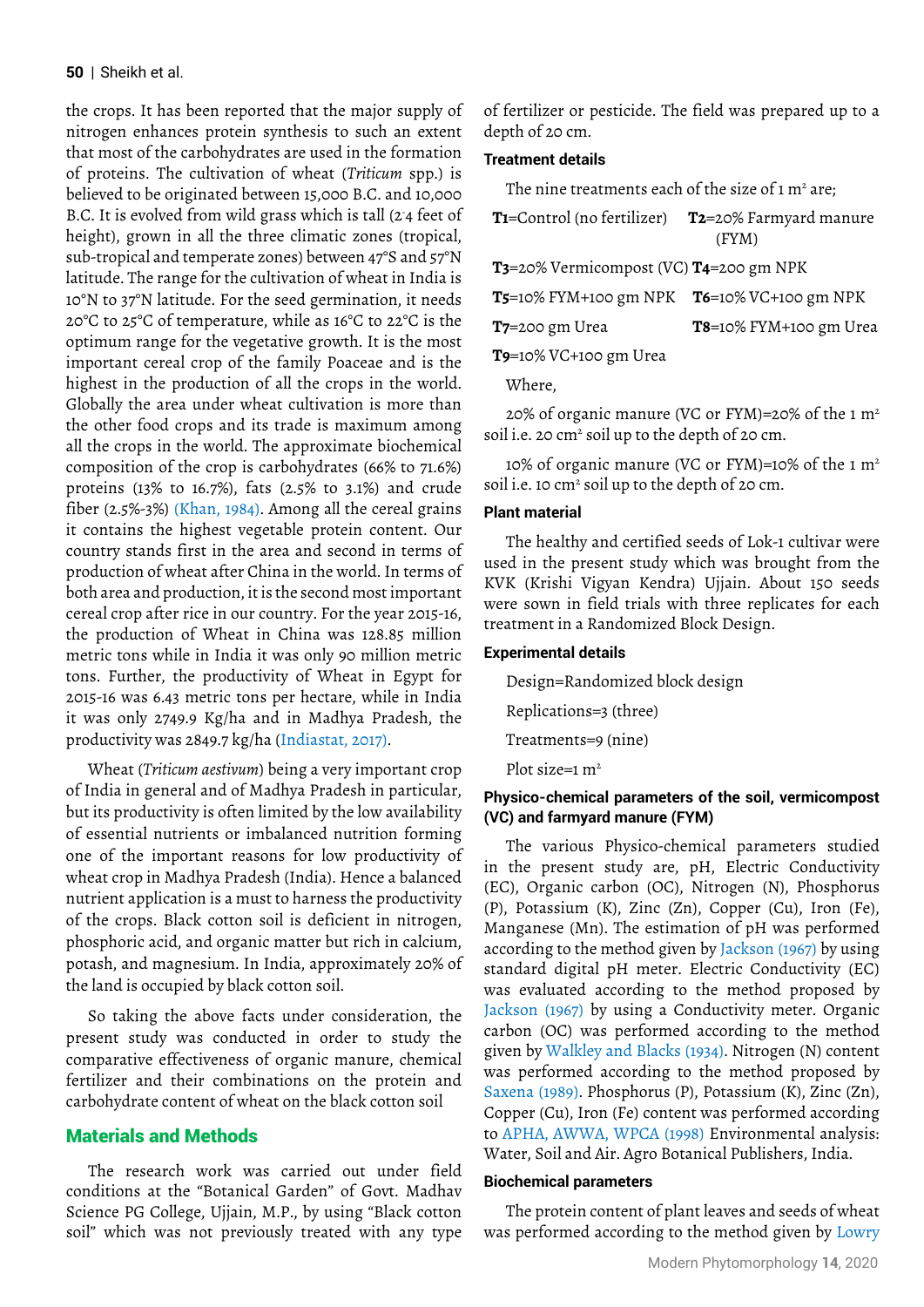et al., (1951) while the carbohydrate content was evaluated in plant leaves and seeds of the crop according to Phenol-Sulphuric acid method proposed by Dubios et al., 1951.

## Results and Discussion

Results regarding Physico-chemical parameters and nutrient analysis of Soil, Vermicompost and Farmyard manure are given in Tab. 1.

The results explored that protein content was recorded maximum in 10% VC+100 gm NPK (15.73 mg/gm), followed by 10% VC+100 gm urea (14.68 mg/gm), 10% FYM+ 100 gm NPK (12.24 mg/gm), 20% VC (11.42 mg/gm), 10% FYM+100 gm urea (10.95 mg/gm), 20% FYM (9.53 mg/gm), 200 gm urea (9.32 mg/gm), 200 gm NPK (9.24 mg/gm) and minimum in control (7.92 mg/gm) at 15 days after sowing. At 30 days after sowing it was reported maximum in 10% VC+100 gm NPK (16.42 mg/gm) followed by 10% FYM +100 gm NPK (15.54 mg/gm), 10% FYM+100 gm NPK (12.83 mg/gm), 20% VC (11.93 mg/gm), 10% FYM+100 gm urea (11.58 mg/gm) and minimum in control (8.45 mg/gm).

#### **Protein content of grains (seeds)**

The results revealed that protein content in the seeds of wheat was maximum in 10% VC+100 gm NPK (127.42 mg/gm) followed by 10% VC+100 gm urea (123.59 mg/gm), 20% VC (121.74 mg/gm), 10% FYM+100 gm NPK (120.78 mg/gm), 10% FYM+100 gm urea (118.47 mg/gm), 20% FYM (115.51 mg/gm), 200 gm NPK (111.68 mg/gm) and 200 gm urea (108.54 mg/gm) treatment. The minimum protein content was recorded in control (87.53 mg/gm) treatment.

#### **Carbohydrate content of wheat leaves**

Results related to the carbohydrate content of wheat leaves are given in the Tab. 2. Carbohydrate content of plant leaves of wheat at 15 days after sowing was recorded maximum in 10% VC+100 gm NPK (37.52 mg/gm) followed by 10% VC+100 gm urea (35.61 mg/gm), 200 gm urea (30.52 mg/gm), 10% FYM+100 gm NPK (30.23 mg/gm), 200 gm NPK (29.46 mg/gm), 10% FYM+100 gm urea (28.93 mg/gm), 20% VC (29.14 mg/gm), 20% FYM (28.75 mg/gm) and minimum was recorded in control (19.35 mg/gm).

At 30 days it was observed highest in 10% VC+100 gm NPK (38.31 mg/gm) followed by 10% VC+100 gm urea (36.53 mg/gm), 200 gm urea (31.33 mg/gm), 10% FYM +100 gm NPK (30.86 mg/gm), 200 gm NPK (30.25 mg/ gm), 10% FYM+100 gm urea (30.12 mg/gm), 200 gm VC (30.25 mg/gm), 20% FYM (29.83 mg/gm) and lowest in control (19.96 mg/gm). Furthermore it was recorded maximum in 10% VC+100 gm NPK (38.92 mg/gm) followed by 10% VC+100 gm urea  $(37.56 \text{ mg/gm})$ , 200 gm urea (31.93 mg/gm), 20% VC (31.86 mg/gm), 10% FYM +100 gm urea (31.83 mg/gm), 10% FYM+100 gm NPK (31.27 mg/gm), 20% FYM (30.92 mg/gm), 200 gm NPK  $(30.84 \text{ mg/cm})$  and minimum in control  $(20.62 \text{ mg/cm})$ at 45 days after sowing. At 60 days after sowing the carbohydrate content of wheat was observed maximum in 10% VC+100 gm NPK (39.74 mg/gm) followed by 10% VC+100 gm urea (38.48 mg/gm), 20% VC (33.41 mg/gm), 10% FYM+100 gm urea (33.13 mg/gm), 10% FYM+100 gm NPK (32.97 mg/gm), 200 gm urea (32.16 mg/gm), 20% FYM (32.15 mg/gm), 10% FYM+100 gm NPK (31.98 mg/gm).

Table 1. Physico-chemical (quality) parameters of Soil, Farmyard manure, and Vermicompost before starting the experiments.

| Type of<br><b>Material</b> | pH | $EC$ (ds/m)                    | OC (q/kg)       | $N$<br>(Kg/ha)                                                                                                                                      | P (kg/ha)       | K<br>(kg/ha)                      | Zn (ppm) | Cu<br>(ppm)     |                      | Fe (ppm) Mn (ppm)    |
|----------------------------|----|--------------------------------|-----------------|-----------------------------------------------------------------------------------------------------------------------------------------------------|-----------------|-----------------------------------|----------|-----------------|----------------------|----------------------|
| Soil                       |    | $7.6 \pm 0.19$ 0.42 $\pm$ 0.02 | $5.63 \pm 0.34$ | $95.62 \pm 1.67$                                                                                                                                    | $7.63 \pm 0.94$ | $146.53 \pm 2.45$ 0.59 $\pm$ 0.06 |          | $3.88 \pm 0.21$ | $2.87 \pm$<br>0.13   | $2.46 \pm$<br>0.16   |
| manure                     |    |                                |                 | Farmyard $7.43 \pm 0.16$ 1.63 $\pm$ 0.04 196.46 $\pm$ 1.13 233.46 $\pm$ 1.16 50.16 $\pm$ 1.10 396.37 $\pm$ 2.64 291.52 $\pm$ 1.47 273.52 $\pm$ 1.52 |                 |                                   |          |                 | $212.34 \pm$<br>144  | $214.15 \pm$<br>1.62 |
| Vermi-<br>compost          |    |                                |                 | 7.14 ± 0.12 1.84 ± 0.02 198.53 ± 0.92 246.57 ± 0.85 55.24 ± 0.91 438.52 ± 2.04 320.13 ± 1.16 289.34 ± 1.41                                          |                 |                                   |          |                 | $239.24 \pm$<br>1.51 | $248.37 \pm$<br>1.24 |
|                            |    |                                |                 |                                                                                                                                                     |                 |                                   |          |                 |                      |                      |

EC=Electric Conductivity; OC=Organic Carbon; ±=Standard Deviation (SD)

Table 2. The protein content of Wheat (leaves) at different growth stages.

|                                                                                                                         | Protein content (mg/gm) |                  |                  |                  |  |
|-------------------------------------------------------------------------------------------------------------------------|-------------------------|------------------|------------------|------------------|--|
| <b>Treatment</b>                                                                                                        | 15 Days                 | 30 Days          | 45 Days          | 60 Days          |  |
| Control (T1)                                                                                                            | $7.92 \pm 0.97$         | $8.45 \pm 0.95$  | $8.86 \pm 0.96$  | $9.68 \pm 0.99$  |  |
| 20% FYM (T2)                                                                                                            | $9.53 \pm 1.14$         | $9.94 \pm 1.17$  | $10.81 \pm 1.16$ | $11.04 \pm 1.18$ |  |
| 20% VC (T3)                                                                                                             | $11.42 \pm 1.25$        | $11.93 \pm 1.27$ | $12.65 \pm 1.28$ | $12.73 \pm 1.26$ |  |
| 200 gm NPK (T4)                                                                                                         | $9.24 \pm 1.07$         | $10.13 \pm 1.13$ | $10.61 \pm 1.17$ | $10.69 \pm 1.22$ |  |
| 10% FYM+100 gm NPK (T5)                                                                                                 | $12.24 \pm 1.26$        | $12.83 \pm 1.28$ | $13.52 \pm 1.30$ | $13.95 \pm 1.33$ |  |
| 10% VC+100 gm NPK (T6)                                                                                                  | $15.73 \pm 1.39$        | $16.42 \pm 1.41$ | $17.15 \pm 1.43$ | $17.92 \pm 1.46$ |  |
| 200 gm Urea (T7)                                                                                                        | $9.32 \pm 1.05$         | $10.18 \pm 1.12$ | $10.69 \pm 1.16$ | $10.78 \pm 1.19$ |  |
| 10% FYM+100 gm Urea (T8)                                                                                                | $10.95 \pm 1.20$        | $11.58 \pm 1.24$ | $12.43 \pm 1.27$ | $12.87 \pm 1.26$ |  |
| 10% VC+100 gm Urea (T9)                                                                                                 | $14.68 \pm 1.37$        | $15.54 \pm 1.42$ | $16.34 \pm 1.40$ | $16.85 \pm 1.45$ |  |
| The value given in each cell of the table is mean value; value along with ± sign represents the standard deviation (SD) |                         |                  |                  |                  |  |

Modern Phytomorphology **14**, 2020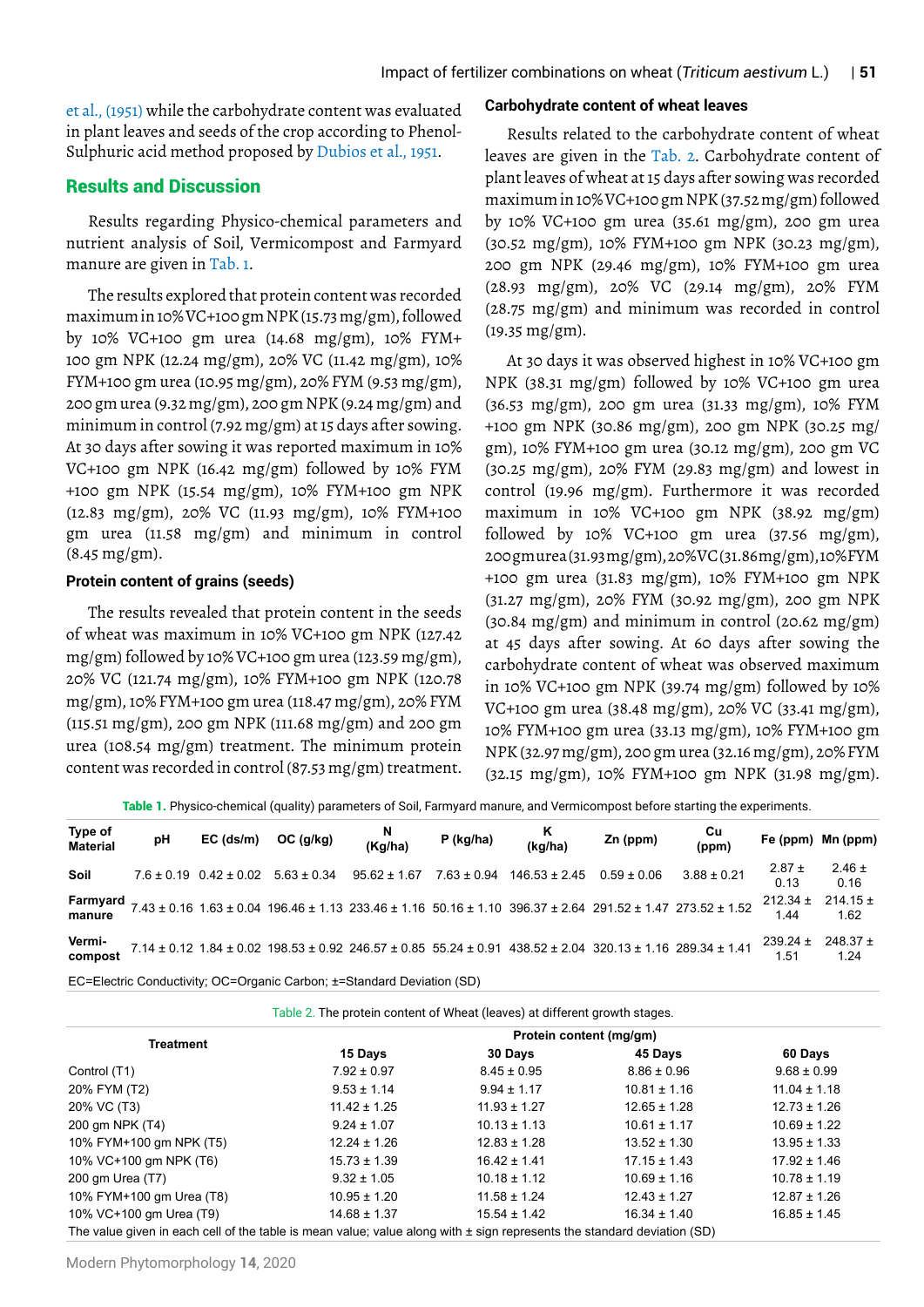### **52** | Sheikh et al.

The carbohydrate content was found minimum in control (21.41 mg/gm) treatment.

The study explored that the protein content of soybean and wheat showed more increment by the integrated application of organic manure and chemical fertilizer. The application of vermicompost along with chemical fertilizer (NPK) is more beneficial for the improvement of the protein content of both the crops. The protein content of plant leaves was increased with the increase in the growth and age of both the crops. Dwivedi et al. (2014) reported that the application of vermicompost significantly increased the protein content in the plant leaves of soybean as compared to the control ones (Tab. 3).

The production of the higher protein content of soybean primarily depends on the availability of a sufficient amount of nitrogen in the soil, uptake as well as the metabolism of nitrogen. El-Essawai and Abadi (1990) evaluated that the protein content of soybean is significantly enhanced by the presence of an excess supply of nitrogen, phosphorus, and potassium in the soil. Yaklich and Vinyard (2004) and Hyten et al. (2004) revealed that the process of nitrogen fixation gets minimized by the insufficient supply of nutrients (fertilizer) in the rhizosphere which results in the reduction of protein synthesis consequently leads to a reduction of the protein content of the plant leaves and seeds in soybean. Also, the lower protein might be due to the deficiency of some type of nutrients in the soil

(Deosarkar et al., 2002). Similarly, Yassen et al. (2006) and Khalil et al. (2006) explored that the protein content in wheat was significantly increased by the availability of nitrogen and other mineral nutrients as compared to the control (soil with insufficient nutrients).

However, the maximum protein was observed by the application of VC+NPK and FYM+NPK fertilizer which might be due to better root growth and nutrient uptake supplied from the balanced use of chemical fertilizer (NPK, urea) along with organic manure (FYM, VC). Similar results regarding the protein content were observed by Singh et al. (2003) and Patil et al. (2003).

#### **Carbohydrate content of seeds**

The results explored that carbohydrate content in the seeds of wheat was observed maximum in 10% FYM +100 gm NPK (496.72 mg/gm), followed by 10% VC +100 gm urea (488.61 mg/gm), 10% FYM+100 gm NPK (486.75 mg/gm), 20% VC (485.73 mg/gm), 10% FYM +100 gm urea (477.43 mg/gm), 20% FYM (464.21 mg/ gm), 200 gm NPK (470.47 mg/gm), 200 gm urea (451.84 mg/gm) and minimum (408.65 mg/gm) carbohydrate content was recorded in control (Tab. 4).

The study revealed that carbohydrate content increased by the application of the combination of organic manure and chemical fertilizer. Vermicompost along with chemical fertilizer (NPK) showed a maximum increase in the carbohydrate content. The application of

| <b>Treatment</b>                                                                                                            |                  |                  |                  |                  |
|-----------------------------------------------------------------------------------------------------------------------------|------------------|------------------|------------------|------------------|
|                                                                                                                             | 15 Days          | 30 Days          | 45 Days          | 60 Days          |
| Control (T1)                                                                                                                | $19.35 \pm 0.89$ | $19.96 \pm 0.92$ | $20.62 \pm 0.95$ | $20.85 \pm 0.96$ |
| 20% FYM (T2)                                                                                                                | $28.75 \pm 0.96$ | $29.83 \pm 1.10$ | $30.92 \pm 1.14$ | $32.15 \pm 1.12$ |
| 20% VC (T3)                                                                                                                 | $29.14 \pm 1.14$ | $30.25 \pm 1.17$ | $31.86 \pm 1.23$ | $33.41 \pm 1.19$ |
| 200 gm NPK (T4)                                                                                                             | $29.46 \pm 1.12$ | $30.25 \pm 1.14$ | $30.84 \pm 1.17$ | $31.28 \pm 1.14$ |
| 10% FYM+100 gm NPK (T5)                                                                                                     | $30.23 \pm 1.15$ | $30.86 \pm 1.17$ | $31.27 \pm 1.16$ | $32.97 \pm 1.18$ |
| 10% VC+100 gm NPK (T6)                                                                                                      | $37.52 \pm 1.21$ | $38.31 \pm 1.24$ | $38.92 \pm 1.26$ | $39.74 \pm 1.22$ |
| 200 gm Urea (T7)                                                                                                            | $30.52 \pm 1.24$ | $31.33 \pm 1.23$ | $31.93 \pm 1.26$ | $32.16 \pm 1.28$ |
| 10% FYM+100 gm Urea (T8)                                                                                                    | $28.93 \pm 1.32$ | $30.12 \pm 1.28$ | $31.83 \pm 1.24$ | $33.13 \pm 1.34$ |
| 10% VC+100 gm Urea (T9)                                                                                                     | $35.61 \pm 1.36$ | $36.53 \pm 1.34$ | $37.56 \pm 1.37$ | $38.48 \pm 1.33$ |
| The value given in each cell of the table is mean value; value along with $\pm$ sign represents the standard deviation (SD) |                  |                  |                  |                  |

| Table 3. Carbohydrate content of Wheat (leaves) at different growth stages. |  |  |
|-----------------------------------------------------------------------------|--|--|
|                                                                             |  |  |

Table 4. Protein and Carbohydrate content of Wheat seeds.

| <b>Treatment</b>         | Protein content (mg/gm) | Carbohydrate content (mg/gm)                                                                                                                       |
|--------------------------|-------------------------|----------------------------------------------------------------------------------------------------------------------------------------------------|
| Control (T1)             | $87.53 \pm 0.82$        | $408.65 \pm 0.97$                                                                                                                                  |
| 20% FYM (T2)             | $115.51 \pm 0.95$       | $464.21 \pm 1.26$                                                                                                                                  |
| 20% VC (T3)              | $121.74 \pm 0.98$       | $485.73 \pm 1.35$                                                                                                                                  |
| 200 gm NPK (T4)          | $111.68 \pm 0.92$       | $470.47 \pm 1.32$                                                                                                                                  |
| 10% FYM+100 gm NPK (T5)  | $120.78 \pm 0.94$       | $486.75 \pm 1.36$                                                                                                                                  |
| 10% VC+100 gm NPK (T6)   | $127.42 \pm 1.12$       | $496.72 \pm 1.41$                                                                                                                                  |
| 200 gm Urea (T7)         | $108.54 \pm 0.96$       | $451.84 \pm 1.29$                                                                                                                                  |
| 10% FYM+100 gm Urea (T8) | $118.47 \pm 0.95$       | $477.43 \pm 1.34$                                                                                                                                  |
| 10% VC+100 gm Urea (T9)  | $123.59 \pm 0.10$       | $488.61 \pm 1.45$                                                                                                                                  |
| LSD $( \le 0.05)$        | 11.27                   | 43.04                                                                                                                                              |
|                          |                         | The value given in each cell of the table is mean value; value along with $\pm$ sign represents the standard deviation (SD). LSD=Least Significant |

The value given in each cell of the table is mean value; value along with ± sign represents the standard deviation (SD). LSD=Least Significant Difference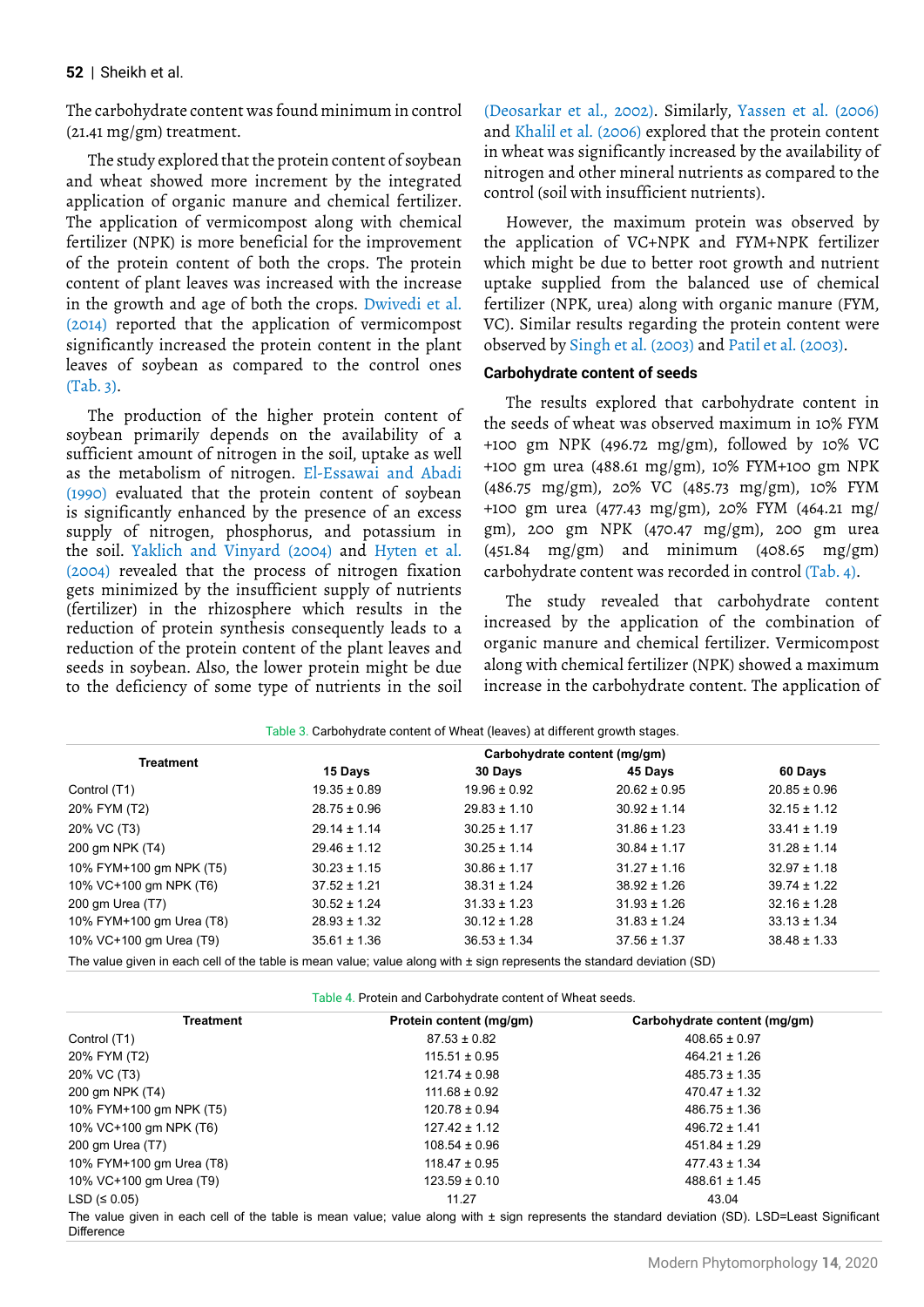organic manure (VC, FYM) and combination of organic manure and chemical fertilizer (urea, NPK) significantly improved the protein and carbohydrate content of plant leaves and seeds of soybean and wheat crops. The results are in accordance with Mohil and Jain (2014) who reported that the application of vermicompost along with chemical fertilizer significantly increased the protein and carbohydrate content of soybean.

In both the crops the data regarding protein and carbohydrate content of soybean and wheat seeds were statistically analyzed through LSD and was found significant ( $p \le 0.05$ ) compared with the control ones.

Moreover, the carbohydrate and protein content of groundnut was increased by the application of vermicompost (Mathivanan et al., 2012). Yousefi and Sadeghi (2014) reported that the plant growth, protein and carbohydrate content of wheat was significantly enhanced by using VC and FYM. Agarwal et al. (2003) revealed that the carbohydrate and protein content of wheat was significantly improved on the application of vermicompost.

Ghosh et al. (2003) explored that the application of farmyard manure (FYM) improved the protein and carbohydrate content of soybean and showed more increment by using NPK fertilizer along with FYM. The protein and carbohydrate content of wheat was significantly improved by the application of farmyard manure (Ganai, 1983; Sharma, 1992). Malghani et al. (2010) reported that the application of NPK fertilizer significantly enhanced the protein and carbohydrate content of wheat. Yagoub et al. (2012) investigated that the application of urea and NPK fertilizer increased the protein and carbohydrate content of soybean and was found more by using NPK than the urea fertilizer. Furthermore by the availability of sufficient (balance) minerals the carbohydrate and fat (lipid) metabolism gets accelerated (enhanced) (Singh et al., 2003; Patil et al., 2003).

The combination of organic manure and chemical fertilizer significantly improves the protein and carbohydrate content of wheat (Tahir et al., 2011). Sharma et al. (2014) reported that the application of farmyard manure along with NPK fertilizer significantly improved the protein and carbohydrate content of wheat. Lakshmisha et al. (2012) explored that the combination of farmyard manure and chemical fertilizer significantly increased the chlorophyll, protein, oil and carbohydrate content of soybean. Moreover, the integrated application of organic manure (FYM) along with chemical fertilizer (NPK) significantly improved the protein and carbohydrate content of soybean and wheat crops (Dwivedi et al., 2007).

## **Conclusion**

Organic manure (Vermicompost, Farmyard manure) is more beneficial than the chemical fertilizer (NPK, Urea) for enhancing the biochemical parameters (protein, carbohydrate) of wheat. The conjoint application of vermicompost and NPK fertilizer is the most efficient fertilizer combination for the better improvement of biochemical parameters of wheat which ultimately leads to the higher production (yield) of the crop.

## **References**

- **1. Coyne M.S. 1999.** Soil microbiology: An exploratory approach. *Delmar Publisher.* www.organi riskmanagement.umn. edu/soil health
- **2. Boller E., Hani F. 2004.** Manures and soil amendments: Ideal book on functional biodiversity of the farm level. *Biol Fertil Soils*, **40.**
- **3. Khan M.A. 1984.** Nutritional attributes of wheat. *Progressive Farming*. **4:** 23-46.
- **4. Indiastat. 2017.** Socio-economic statistical information about India. [WWW.indiastat.com](http://WWW.indiastat.com)
- **5. Jackson M.L. 1967.** Soil chemical analysis. Prentice-Hall of India Pvt. Ltd. New Delhi. 498.
- **6. Walkley A., Black L.A. 1934.** An examination of the degtjareff method for determining soil organic matter and a proposed modification of the chromic acid titration method. *Soil Sci*. **37:** 29-38. [https://](https://journals.lww.com/soilsci/citation/1934/01000/an_examination_of_the_degtjareff_method_for.3.aspx) [journals.lww.com/soilsci/citation/1934/01000/an\\_examination\\_of\\_](https://journals.lww.com/soilsci/citation/1934/01000/an_examination_of_the_degtjareff_method_for.3.aspx) [the\\_degtjareff\\_method\\_for.3.aspx](https://journals.lww.com/soilsci/citation/1934/01000/an_examination_of_the_degtjareff_method_for.3.aspx)
- **7. APHA, AWWA, WPCA. 1998.** Standard methods for the examination of water and wastewater. *Am Pub Health Asso, New York.* [https://](https://trove.nla.gov.au/work/16646325) [trove.nla.gov.au/work/16646325](https://trove.nla.gov.au/work/16646325)
- **8. Lowry O.H., Rosebrough N.J., Farr A.L., Randall R.J. 1951.** Protein measurement with the Folin Phenol reagent. *J Biol Chem*. **193:** 265- 275.
- **9. Dubios M.K., Gilles J.K., Robers P.A., Smith F. 1951.** Calorimetric determination of sugar and related substance. *Analyt Chem*. **26:** 351-356.
- **10. Dwivedi H.S., Kadambari S., Dwivedi P., Rajeev S. 2014.** Effect of vermicompost on protein content of soybean (*Glycine max*). *IJISR*. **8:** 124-126. [http://citeseerx.ist.psu.edu/viewdoc/](http://citeseerx.ist.psu.edu/viewdoc/download?doi=10.1.1.681.496&rep=rep1&type=pdf) [download?doi=10.1.1.681.496&rep=rep1&type=pdf](http://citeseerx.ist.psu.edu/viewdoc/download?doi=10.1.1.681.496&rep=rep1&type=pdf)
- **11. El-Essawai T.M., Abadi D. 1990.** Quality and yield of soybean seeds as affected of inoculation, NPK fertilization and soil fertility. *Arid Soil Res Rehabilitation*. **4:** 43-51. [https://www.tandfonline.com/doi/](https://www.tandfonline.com/doi/abs/10.1080/15324989009381230) [abs/10.1080/15324989009381230](https://www.tandfonline.com/doi/abs/10.1080/15324989009381230)
- **12. Yaklich R.W., Vinyard B.T. 2004.** A method to estimate soybean seed protein and oil concentration before harvest. *J American Oil Chemists Soc*. **81:** 1021- 1027. [https://aocs.onlinelibrary.wiley.com/](https://aocs.onlinelibrary.wiley.com/doi/abs/10.1007/s11746-004-1016-2) [doi/abs/10.1007/s11746-004-1016-2](https://aocs.onlinelibrary.wiley.com/doi/abs/10.1007/s11746-004-1016-2)
- **13. Hyten D.L., Pantalone V.R., Sams C.E., Saxton A.M., Landau E.D., Stefaniak T.R., Schmidt M.E. 2004.** Seed quality QTL in a prominent soybean population. *Theo App Genetics*. **10:** 552-561. [https://link.](https://link.springer.com/article/10.1007/s00122-004-1661-5) [springer.com/article/10.1007/s00122-004-1661-5](https://link.springer.com/article/10.1007/s00122-004-1661-5)
- **14. Deosarkar, D.B., Patinge, S.P., Bhosale, A.M., Nemade, P.W. (2002).** Effect of micronutrient on seed quality of soybean. *An Plant Physiol,* **16:** 52-56.
- **15. Yaseen, M., Arshad, M. and Khalid, A., 2006.** Effect of acetylene and ethylene gases released from encapsulated calcium carbide on growth and yield of wheat and cotton. *Pedobiologia.* **50:** 405-411.https://www.sciencedirect.com/science/article/pii/ S0031405606000576
- **16. Khalil F.A.F., Tammam A.M., Amin I.A., Mohamed K.A. 2006.**